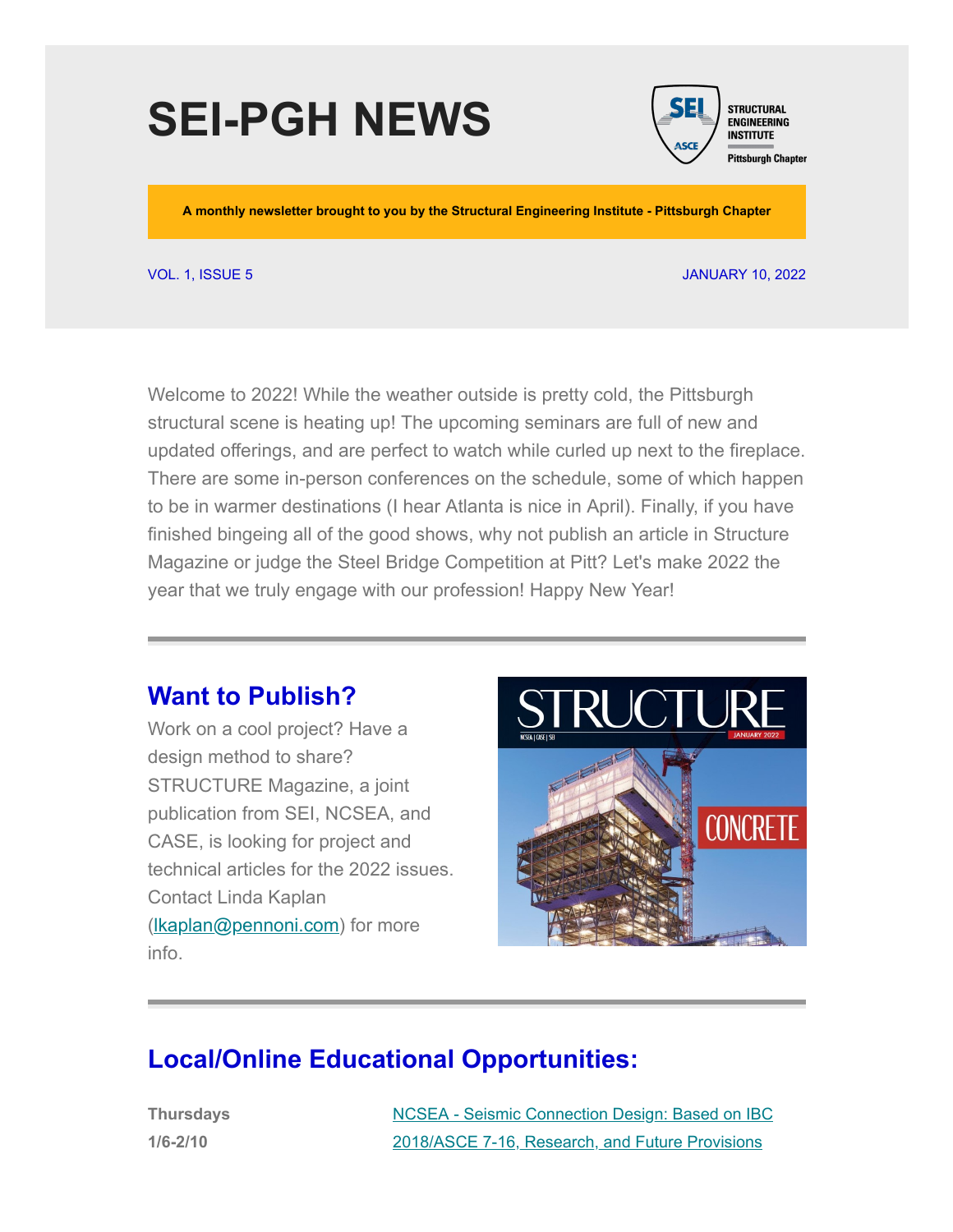| 1.5 PDH each                | 1-2:30 PM, Virtual                                            |  |  |
|-----------------------------|---------------------------------------------------------------|--|--|
| 9.0 PDH total               | \$195-\$250 each, \$595-\$900 full series                     |  |  |
| <b>Tue 1/18</b>             | <b>NCSEA - The Structural Engineer's Role in Getting to</b>   |  |  |
| 1.5 PDH                     | <b>Net Zero</b>                                               |  |  |
|                             | 1-2:30 PM, Virtual, \$250-\$300                               |  |  |
| <b>Wed 1/19</b>             | <b>ASCE - Significant Changes to the Wind Load Provisions</b> |  |  |
| 1.0 PDH                     | of ASCE 7-22 - Part 2 of 3                                    |  |  |
|                             | 12-1 PM, Virtual, \$99-\$129                                  |  |  |
| <b>Thu 1/20</b>             | <b>ASCE Pittsburgh - YMF Winter Banquet</b>                   |  |  |
| 1.0 PDH                     | 6-?? PM, Penn Brewery, \$10-\$55                              |  |  |
| <b>Guided Online Course</b> | <b>ASCE - Designing for Tornadoes: New Requirements in</b>    |  |  |
| $1/24 - 2/25$               | <b>ASCE 7-22</b>                                              |  |  |
| 10.0 PDH                    | On demand, Virtual, \$645-\$795                               |  |  |
| <b>Guided Online Course</b> | <b>ASCE - Quantity Take-Off: Structures</b>                   |  |  |
| $1/24 - 3/4$                | On demand, Virtual, \$645-\$795                               |  |  |
| 10.0 PDH                    |                                                               |  |  |
| <b>Guided Online Course</b> | <b>ASCE - Modeling and Analysis of Structural</b>             |  |  |
| $1/24 - 4/15$               | <b>Systems For Efficient Design</b>                           |  |  |
| 24.0 PDH                    | On demand, Virtual, \$1545-\$1895                             |  |  |
| <b>Guided Online Course</b> | <b>ASCE - Seismic Evaluation and Retrofit of Existing</b>     |  |  |
| $1/24 - 4/15$               | <b>Buildings</b>                                              |  |  |
| 24.0 PDH                    | On demand, Virtual, \$1545-\$1895                             |  |  |
| <b>Guided Online Course</b> | <b>ASCE - Rigging Fundamentals</b>                            |  |  |
| $1/24 - 4/15$               | On demand, Virtual, \$1545-\$1895                             |  |  |
| 24.0 PDH                    |                                                               |  |  |
| <b>Tue 1/25</b>             | <b>ASCE - Refined Analysis to Support Bridge Management</b>   |  |  |
| 2.0 PDH                     | 11:30 AM-1 PM, Virtual, \$99-\$159                            |  |  |
| Thu 1/27                    | <b>ASCE - Risk Assessments in Concrete Spall</b>              |  |  |
| 1.0 PDH                     | 12-1 PM, Virtual, \$99-\$129                                  |  |  |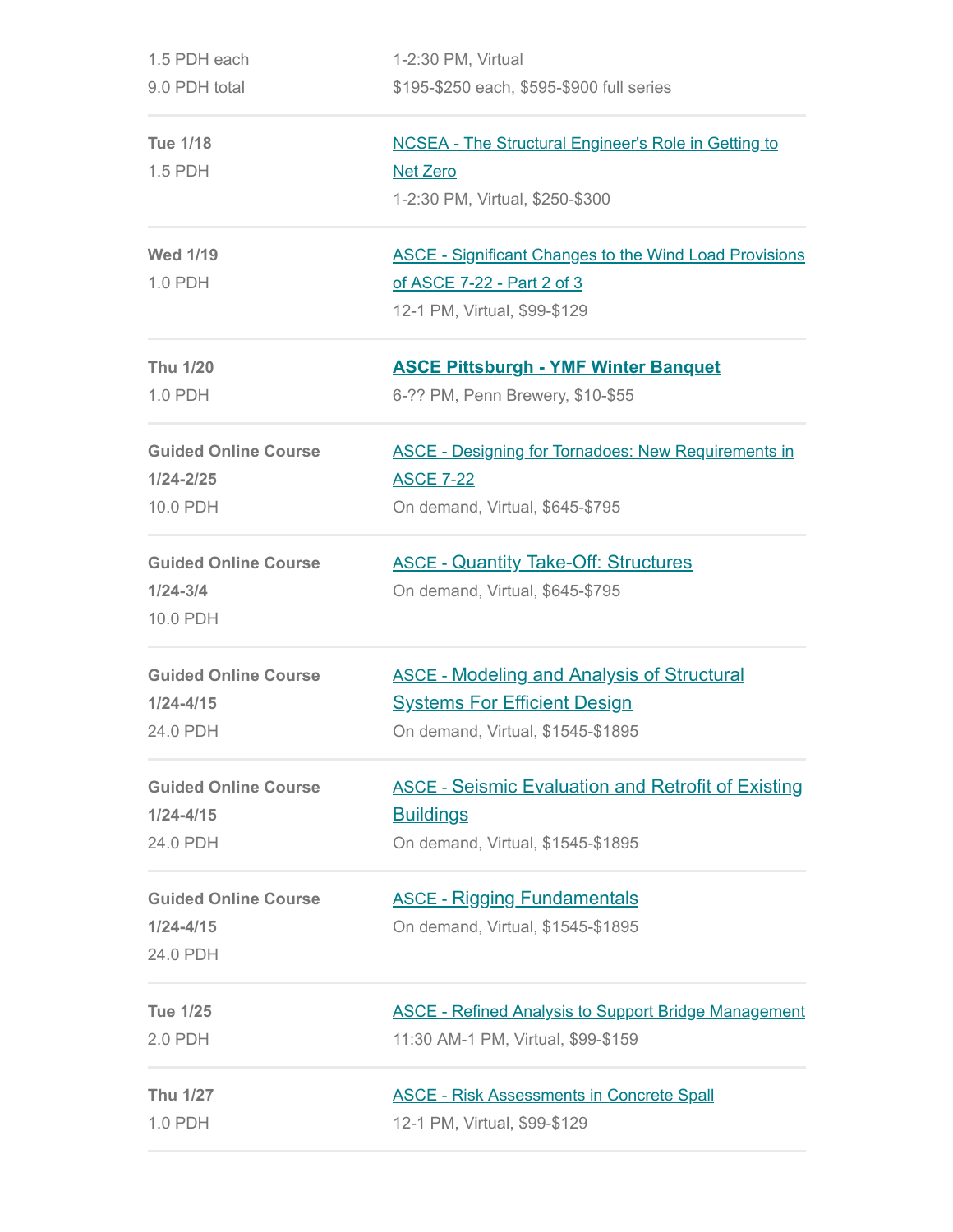| <b>Tue 2/1</b>  | <b>ACI - Innovations in Sustainable Concrete-The Power</b>    |  |  |
|-----------------|---------------------------------------------------------------|--|--|
| 1.0 PDH         | of Collaboration                                              |  |  |
|                 | 1-2 PM, Virtual, \$39                                         |  |  |
| <b>Tue 2/8</b>  | NCSEA - 2021 IBC Significant Structural Changes - Part        |  |  |
| 1.5 PDH         | 1: Loads and Special Inspections                              |  |  |
|                 | 1-2:30 PM, Virtual, \$250-\$300                               |  |  |
| <b>Wed 2/9</b>  | SEI-Pgh Webinar - I-579 Urban "Cap" Project                   |  |  |
| 1.0 PDH         | 12-1 PM, Virtual. Stay tuned for more info.                   |  |  |
| <b>Wed 2/16</b> | <b>ASCE - Significant Changes to the Wind Load Provisions</b> |  |  |
| 1.0 PDH         | of ASCE 7-22 - Part 3 of 3                                    |  |  |
|                 | 12-1 PM, Virtual, \$99-\$129                                  |  |  |
| <b>Sat 2/19</b> | <b>ASCE Pittsburgh - E-week ASCE Awards Dinner</b>            |  |  |
| 0 PDH           | 5-?? PM, ESWP, Cost TBD                                       |  |  |
| <b>Tue 2/22</b> | <b>NCSEA - Structural Engineering Considerations for Mid-</b> |  |  |
| 1.5 PDH         | <b>Rise, Light Wood Frame Buildings</b>                       |  |  |
|                 | 1-2:30 PM, Virtual, \$250-\$300                               |  |  |
| <b>Wed 2/23</b> | <b>ASCE - Alternative Designs for Anchorage to Concrete</b>   |  |  |
| 2.0 PDH         | 11:30 AM-1 PM, Virtual, \$99-\$159                            |  |  |
| <b>Mon 2/28</b> | <b>ASCE - Evaluation of Building Structural Stability - A</b> |  |  |
| 2.0 PDH         | <b>Qualitative Approach</b>                                   |  |  |
|                 | 11:30 AM-1 PM, Virtual, \$99-\$159                            |  |  |
| <b>Tue 3/1</b>  | <b>ACI - Durable Repair of Corroding Structures: Case</b>     |  |  |
| 1.0 PDH         | <b>Studies Part 2</b>                                         |  |  |
|                 | 1-2 PM, Virtual, \$0-\$39                                     |  |  |

## **Out-of-Town Educational Opportunities:**

| Mon 2/14-Thu 2/17 | <b>2022 NCSEA Structural Engineering Summit</b> |
|-------------------|-------------------------------------------------|
| $\leq$ 27.5 PDH   | New York, NY, \$995-\$1295                      |
|                   | (Virtual Events 1/31-2/24, \$295-\$500)         |

| Wed 3/23-Fri 3/25 | 2022 NASCC: The Steel Conference |
|-------------------|----------------------------------|
|                   |                                  |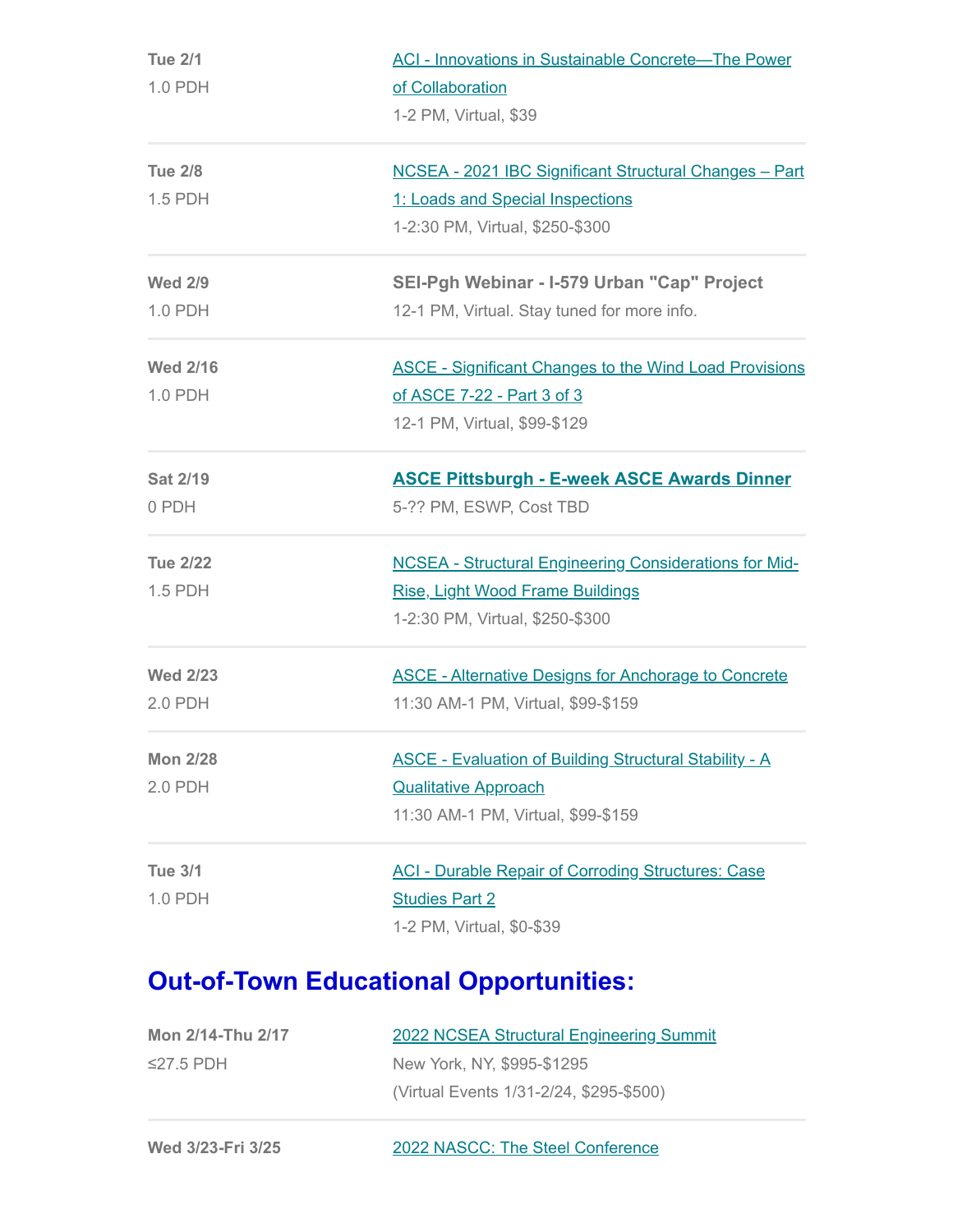|--|--|--|--|--|--|

| PDH TBD | Denver, CO, Cost TBD      |
|---------|---------------------------|
|         | (Registration opens 1/10) |

| Sun 3/27-Thu 3/31 |  |
|-------------------|--|
| PDH TBD           |  |

**Tue 4/5-Fri 4/8**

PDH TBD

2022 [ACI Concrete Convention](https://www.concrete.org/events/conventions/currentconvention.aspx) Orlando, FL, \$20-\$1049

2022 [Steel Erectors Association of America 50th](https://www.seaa.net/seaa-convention--trade-show.html) **Anniversary Convention** Charleston, SC, \$625-\$785

**Wed 4/20-Sat 4/23** PDH TBD

2022 [SEI/ASCE Structures Congress](https://www.structurescongress.org/) Atlanta, GA, \$305-\$1195



## **Judgement Day**

Want to meet and interact with some of the brightest engineering students from the region? Pitt ASCE is looking for judges for the Steel Bridge Regional Competition on Thursday 4/8. Email Brad Byrom at [SEI.Pittsburgh@gmail.com](mailto:SEI.Pittsburgh@gmail.com?subject=Interested%20in%20being%20a%20judge%20for%20Steel%20Bridge) for more info. (Photo from 2019 SSBC National Finals. Photo Credit: Steve Buhman, New Leaf Studio)

## **2022 Bridge Calendar**

There is still time to get your Bridges 2022 Calendar from ASCE. Looks great in any office, cubical, home office or dorm room. (Photo from December 2022. Alton A. Sylor Bridge in Angelica, NY. Photograph by Neil Ferguson, North Tonawanda, New York)